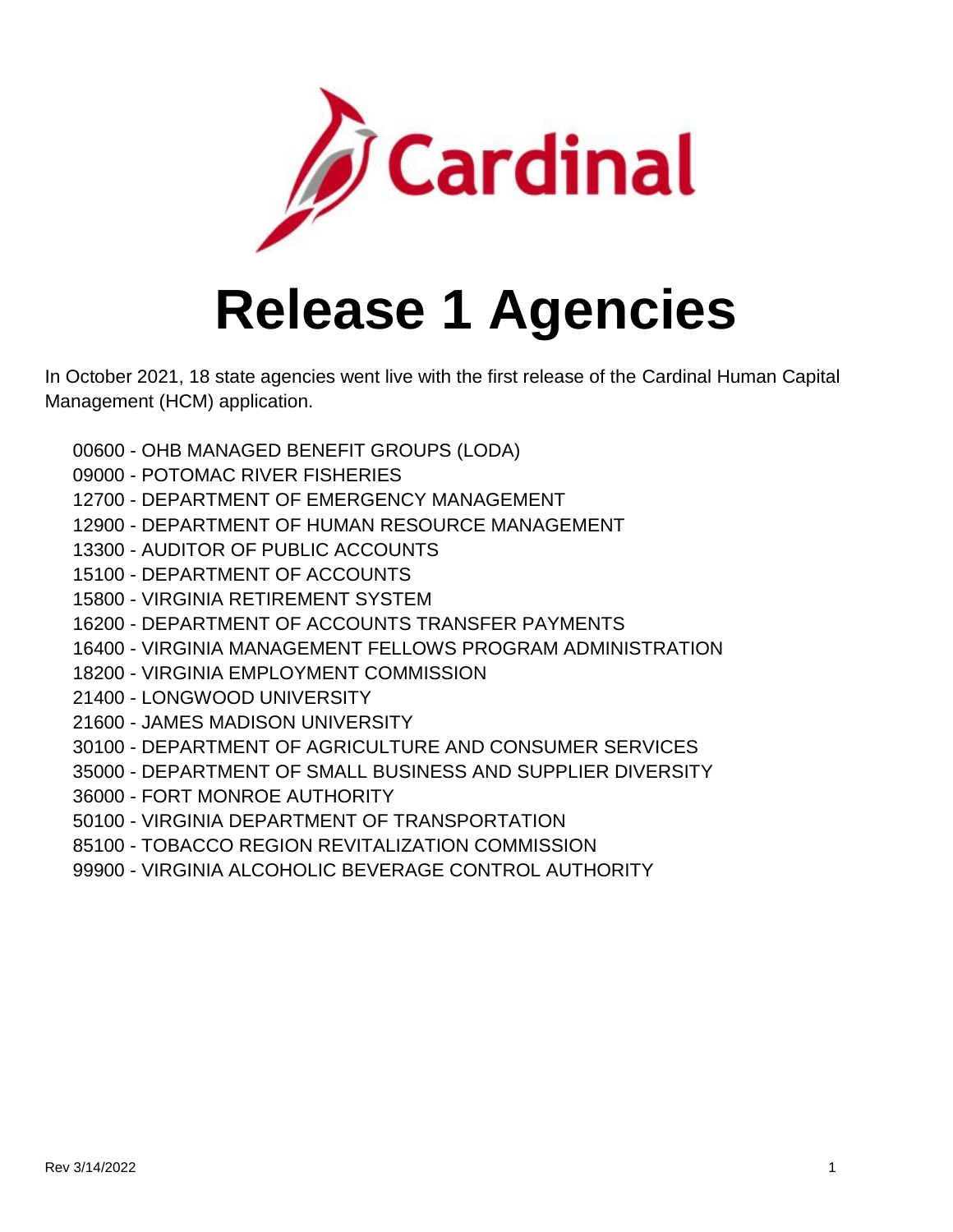

## **Release 2 Agencies**

On April 4, 2022, 69 state agencies will go live with the second release of the Cardinal Human Capital Management (HCM) application.

- 09100 NEW RIVER VALLEY EMERGENCY COMMUNICATIONS
- 10000 SENATE OF VIRGINIA
- 10100 HOUSE OF DELEGATES
- 10300 MAGISTRATE SYSTEM
- 10700 DIVISION OF LEGISLATIVE SERVICES
- 10900 DIVISION OF LEGISLATIVE AUTOMATED SYSTEMS
- 11000 JOINT LEGISLATIVE AUDIT AND REVIEW COMMISSION
- 11100 SUPREME COURT OF VIRGINIA
- 11200 JUDICIAL INQUIRY AND REVIEW COMMISSION
- 11300 CIRCUIT COURTS
- 11400 GENERAL DISTRICT COURTS
- 11500 JUVENILE AND DOMESTIC RELATIONS DISTRICT COURTS
- 11600 COMBINED DISTRICT COURTS
- 12200 DEPARTMENT OF PLANNING AND BUDGET
- 12500 COURT OF APPEALS OF VIRGINIA
- 13200 DEPARTMENT OF ELECTIONS
- 14200 VIRGINIA STATE CRIME COMMISSION
- 14700 OFFICE OF THE STATE INSPECTOR GENERAL
- 15400 DEPARTMENT OF MOTOR VEHICLES
- 15700 COMPENSATION BOARD
- 16000 VIRGINIA CRIMINAL SENTENCING COMMISSION
- 16100 DEPARTMENT OF TAXATION
- 19400 DEPARTMENT OF GENERAL SERVICES
- 20000 OFFICE OF CHILDREN'S SERVICES
- 20100 DEPARTMENT OF EDUCATION, CENTRAL OFFICE OPERATIONS
- 20300 WLSON WORKFORCE AND REHABILITATION CENTER
- 20400 THE COLLEGE OF WILLIAM AND MARY IN VIRGINIA
- 20800 VIRGINIA POLYTECHNIC INSTITUTE AND STATE UNIVERSITY
- 21100 VIRGINIA MILITARY INSTITUTE